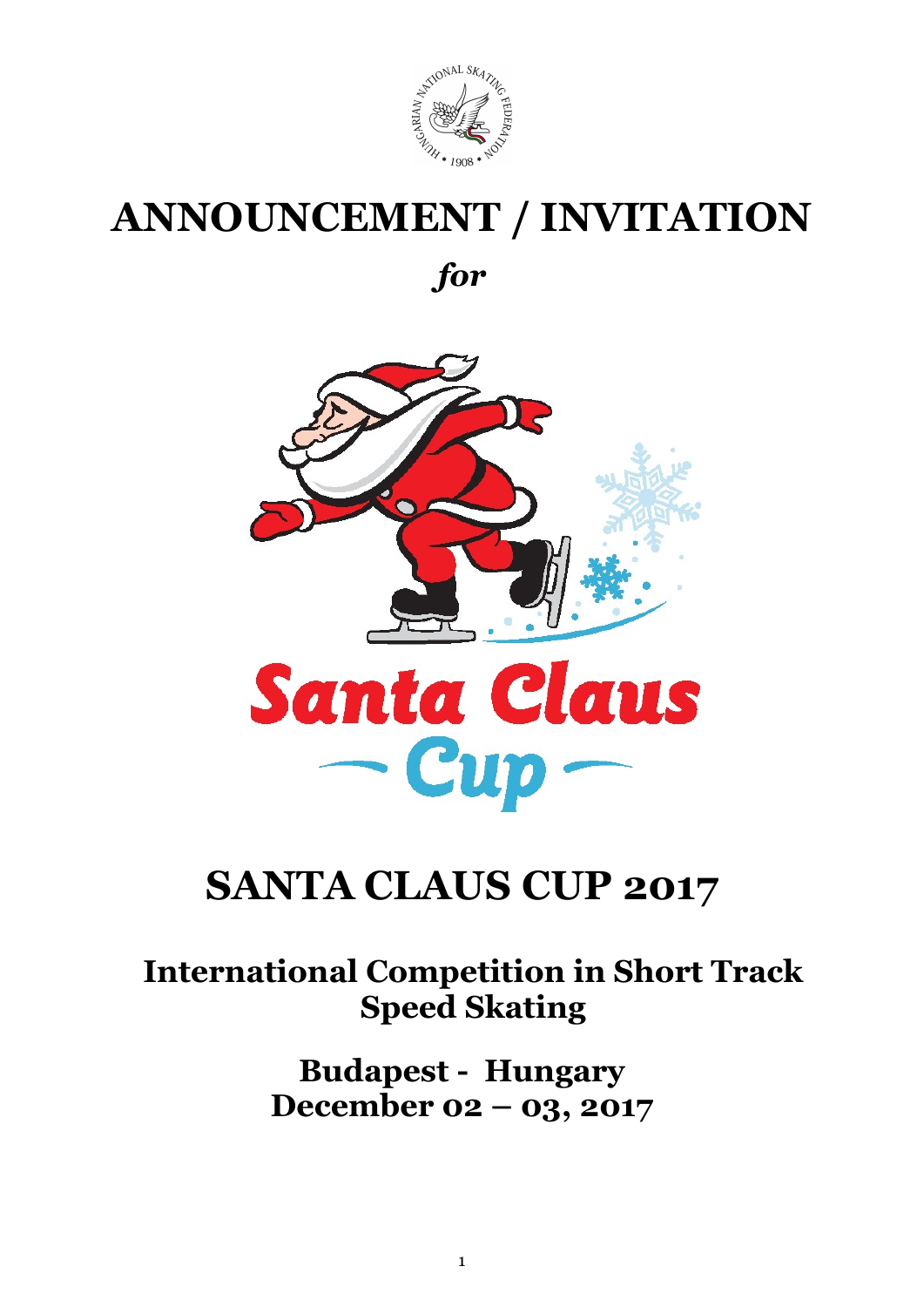The organizers have the honour of inviting your team to participate at the competition, under the following conditions:

PARTICIPATION: Only registered competitors of the ISU Member are allowed to participate.

#### AGE-GROUPS:

| Senior + Jun $A$ + Jun B | 30.06.2002.               | born before  |
|--------------------------|---------------------------|--------------|
| Junior C                 | $01.07.2002 - 30.06.2004$ | born between |
| Junior D                 | $01.07.2004 - 30.06.2006$ | born between |
| Junior E                 | $01.07.2006 - 30.06.2008$ | born between |
| Junior F                 | $01.07.2008 - 30.06.2010$ | born between |

#### DISTANCES:

INDIVIDUAL (in all final system)

| Senior + Jun $A$ + Jun B | 1500 m | 500 m           | 1000 m |
|--------------------------|--------|-----------------|--------|
| Junior C                 | 1500 m | 500 m           | 1000 m |
| Junior D                 | 1000 m | 500 m           | 777 m  |
| Junior E                 | 777 m  | $333 \text{ m}$ | 500 m  |
| Junior F.                | 500 m  | $222 \text{ m}$ | 333 m  |

• RELAY

| Ladies | 3000 m                       | 4 skaters |
|--------|------------------------------|-----------|
|        | 2000 m (Junior $C + D + E$ ) | 3 skaters |
| Men    | 5000 m                       | 4 skaters |
|        | 2000 m (Junior $C + D + E$ ) | 3 skaters |

Each Club and/or the respective ISU Member have the right to enter one relay team of  $5(4 + 1)$ substitute) competitors per category.

The final standing will be calculated by adding the final points 34-21-13-8-5-3-2-1 scored in the Finals. In case of a tie, the points are determined by combining the points of the positions involved and equally distributing to the respective participants. (See Rule 295.§ 5.)

#### PRELIMINARY PROGRAM:

| December 1 (Friday)   | Official Draw         | 18.00                   |
|-----------------------|-----------------------|-------------------------|
|                       | Training              | $17.00-17.45$ (C-D-E-F) |
|                       | Training              | $19.00 - 19.45(S-A-B)$  |
| December 2 (Saturday) | Warm up               | 08.00-09.00             |
|                       | Competitions          | $ 09.15 - 20.00 $       |
| December 3 (Sunday)   | Warm up               | $ 07.30 - 08.30 $       |
|                       | Competitions          | $ 08.45 - 15.00 $       |
|                       | <b>Award Ceremony</b> | 15.30                   |

#### COMPETITION VENUE:

The competition will be carried out in the covered Ice Hall of Budapest measuring 30x60 m. The compass of the track is 111.12 m, according to ISU Rules with curves of 8 m. During the competitions there will be 5 additional tracks with displacement of 1 m each. The finish line for all distances is the same, only the starting place of the distances 500 m and 1500 m will be changed.

#### EQUIPMENT:

Only equipment, which are in accordance with the ISU rules can be used in the competitions. The compulsory rounding of the corners of the blades will be controlled.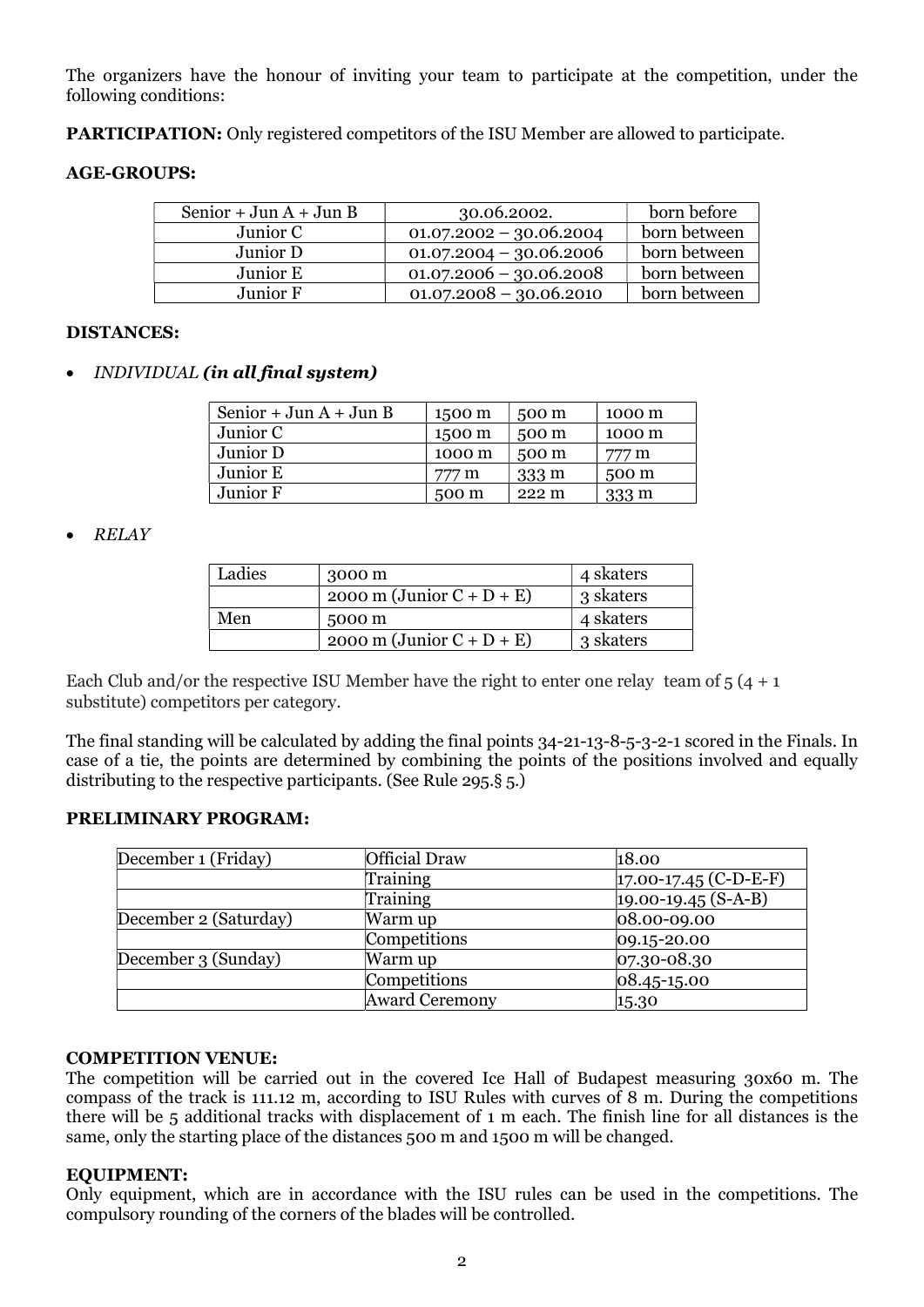#### ENTRIES:

The Preliminary Entries must be submitted by November 19, 2017 at the latest! These entries should contain the following data:

- $\Box$  The title of the competition:
- $\Box$  The name of the Club and ISU Member making the entry;
- $\Box$  The number of athletes in each category:
- $\Box$  The number of coaches and team leaders:
- $\Box$  A financial statement by the respective Club/ISU Member that all costs occurred will be covered.

Final Entries shall be communicated to the Organizing Committee on the fifth day before the first day of the competition at the latest and can only be made electronically through the www.shorttracklive.info website and must clearly state:

- $\Box$  The given (first) name and surname of the competitor:
- $\Box$  Date of birth of each competitor;
- $\Box$  Data requested for drawing purposes:
- $\Box$  The date and time of arrival and departure of competitors and those accompanying them;
- $\Box$  A financial statement by the respective Club/ISU Member that all costs occurred will be covered.

The Final Entry Forms must be sent to the Competition Office not later than November 26, 2017. You are kindly requested to send the Entry Forms to the following address:

#### ORGANIZING COMMITTEE COMPETITOR'S STEWARD HNSF (MOKSZ) - Ms VÁRADI, Orsolya Mr. BODA, Csaba H-1143 BUDAPEST, STEFÁNIA ÚT 2.

| <b>Tel:</b> +36 1 252 2369       | Tel: | +36 20 9326400     |
|----------------------------------|------|--------------------|
| <b>Fax:</b> +36 1 251 2279       | Tel: | +36 27 548300      |
| <b>E-mail</b> : info@hunskate.hu |      | bodacs@freemail.hu |

ENTRY FEE: EUR 20,- / person + deposit for helmet covers and transponder 50,- EUR / team

#### Please make sure to transfer the money to the following account:

Name of the Bank: HUNGARIAN FOREIGN TRADE BANK Bank account name: MOKSZ Bank swift code: MKKB HU HB EUR IBAN account number: HU94 10300002-50100124-21004884

#### AWARDS:

The first three placed competitors of the individual competition in combined will receive medals. The skaters of the first three placed relay teams of each category will be awarded with medals respectively.

#### MISCELLANEOUS:

Each competitor participates in the competition at his/her own risk and insurance. The competition is completely open for all ISU Members.

#### IMPORTANT!

Please indicate your intention of participation as soon as possible, in order to enable us to prepare the competition as well as possible.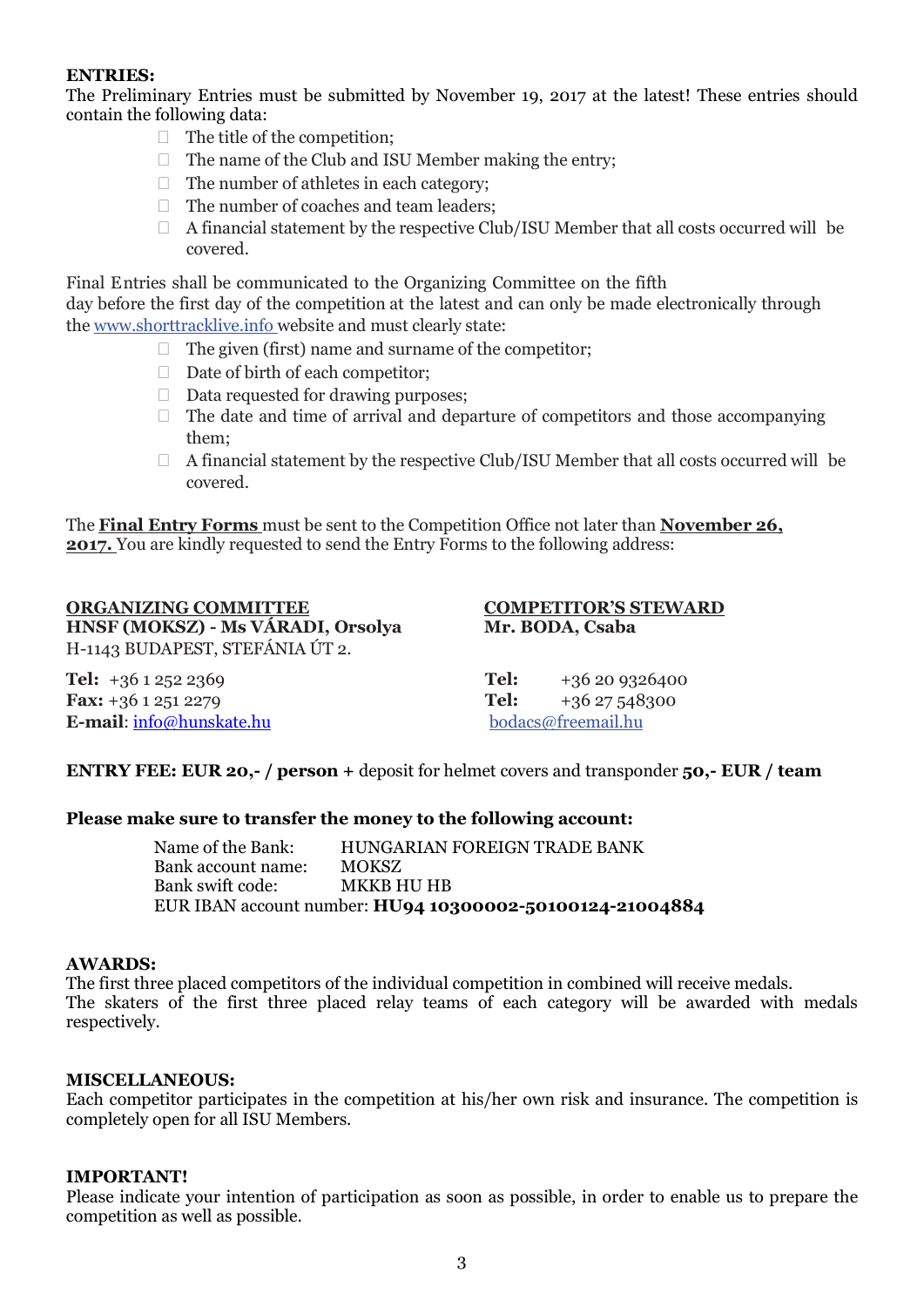#### ACCOMODATION:

At reservation please refer to "MOKSZ Santa Claus (Mikulas) Cup 2017"

### Danubius Hotel Arena \*\*\*\*: 15 min. walking distance from the venue

Address: 1148 Budapest, Ifjúság útja 1-3. Phone:  $+36 - 1 - 889$  52 00 / Fax:  $+36 - 1 - 889$  52 52 E-mail: arena.reservation@danubiushotels.com 1 bed room including breakfast: EUR 55 / room / night 2 beds room including breakfast: EUR 65/ room/ night 3 beds room including breakfast: EUR 90/ room/ night Extra half board 2-courses: EUR 13 Extra half board 3-courses/buffet: EUR 15 Please use the attached booking form. Meals can be requested upon check-in at the reception.

#### Lion's Hotel Garden\*\*\*\*: 10 min. walking distance from the venue

Address: 1146 Budapest, Cházár András u. 4. Phone: +36-1-273-2070 / Fax: +36-1-221-4274 E-mail: info@lion-garden.com 1 bed room including breakfast: 62 EUR / room / night 2 beds room including breakfast: 66 EUR / room/ night 3 beds room including breakfast: 90 EUR / room/ night

#### Hotel HÍD\*\*\* : 15 min. walking distance from the venue

Address: 1145 Budapest, Szobránc u. 10-12. Tel: +36-1- 460-2000 / Fax: +36-1- 460-2001 e-mail: sales@hidhotel.hu 1 bed room including breakfast: 52 EUR/ room / night 2 beds room including breakfast: 74 EUR / room / night 3 beds room including breakfast: 104 EUR/ room / night

Budapest, October 31, 2017

Mr KÓSA Lajos Mr ORENDI Mihály<br>HNSF President HNSF General Directo **HNSF General Director**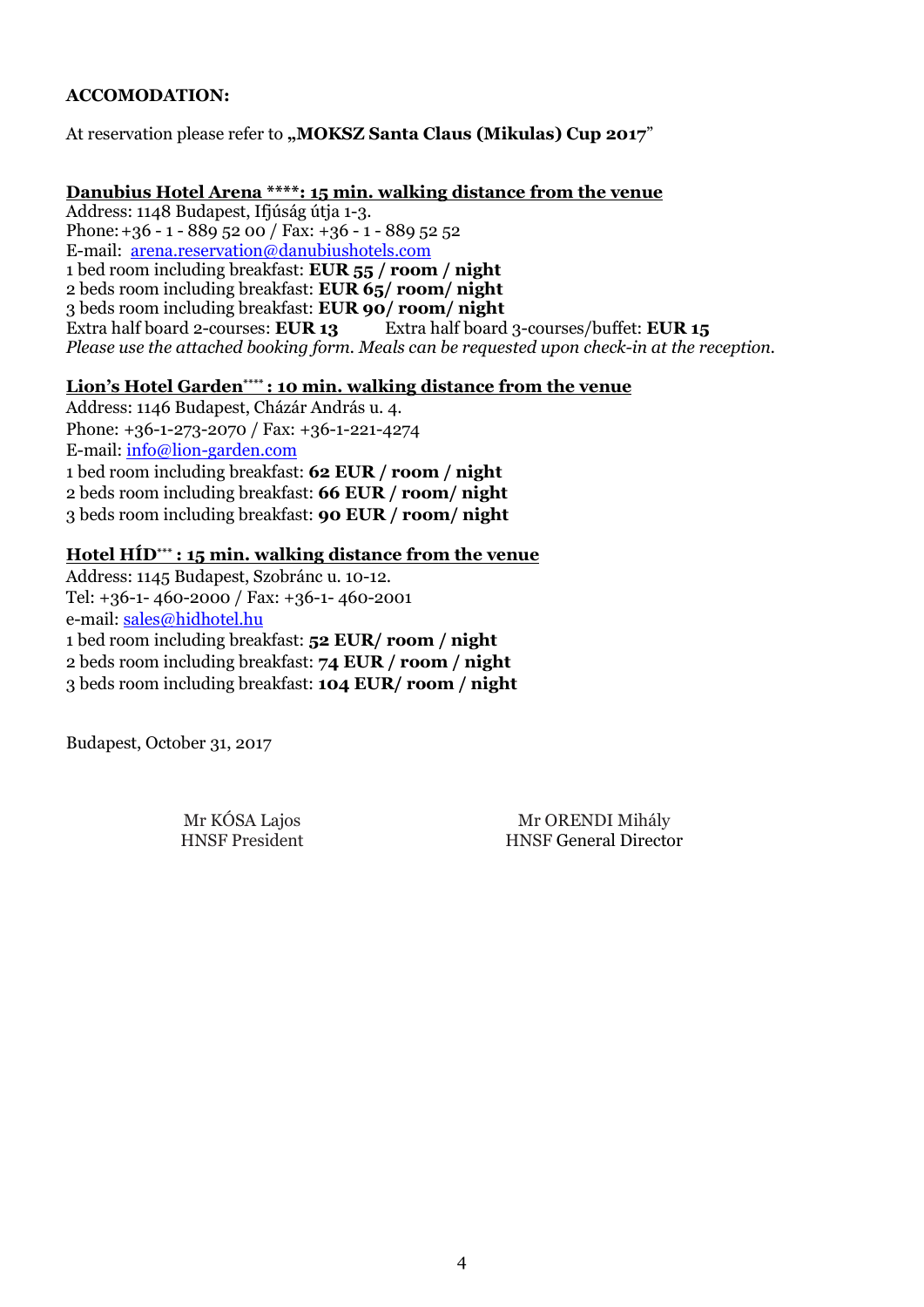#### **Short Track Santa Claus Cup Budapest, 01st-03rd December 2017. BOOKING FORM Danubius Hotel ARENA\*\*\*\***

*To make a reservation please complete this booking form as soon as possible and return it to Danubius Hotel Arena. The Hotel will confirm the reservations upon the availability.* 

#### **RESERVATION DETAILS**

**ROOM RATES: EUR 55 / single room / night EUR 65 / twin or double room / night EUR 90 / triple room / night** 

The special rates include accommodation, buffet breakfast, free use of Wifi in common area, free use of Danubius Premier Fitness , VAT and local tax

#### **Catering: Lunch or Dinner**

**EUR 15,-/occ. (incl. VAT and 7% service charge)** (3 course menu according to our daily standard choice or in case of min. 50 pax (with other guest) we provide buffet style)

| Date           | Lunch EUR $15$ . | Dinner EUR 15,- |
|----------------|------------------|-----------------|
| $1st$ December | pax              | pax             |
| $2nd$ December | pax              | pax             |
| $3rd$ December | pax              | pax             |

#### **EUR 13,-/occ. (incl. VAT and 7% service charge)** (2 course menu according to our daily standard)

|                |                              |                                      |  | <b>EUR 13,-/occ. (incl. VAT and 7% service charge)</b> (2 course menu according to our daily standard)               |
|----------------|------------------------------|--------------------------------------|--|----------------------------------------------------------------------------------------------------------------------|
| Date           |                              | Lunch EUR $13$ ,- Dinner EUR $13$ ,- |  |                                                                                                                      |
| $1st$ December |                              | pax                                  |  |                                                                                                                      |
| $2nd$ December | pax                          | pax                                  |  |                                                                                                                      |
| $3rd$ December |                              | $\alpha$ $\alpha$<br>pax             |  |                                                                                                                      |
|                |                              |                                      |  |                                                                                                                      |
| First name:    |                              |                                      |  | <u> 1989 - Andrea Santa Andrea Andrea Andrea Andrea Andrea Andrea Andrea Andrea Andrea Andrea Andrea Andrea Andr</u> |
| Last name:     |                              |                                      |  |                                                                                                                      |
|                | Name of person sharing room: |                                      |  |                                                                                                                      |
|                |                              |                                      |  |                                                                                                                      |
| No. of nights: |                              |                                      |  |                                                                                                                      |
|                |                              |                                      |  |                                                                                                                      |
|                |                              |                                      |  |                                                                                                                      |
|                |                              |                                      |  |                                                                                                                      |
|                |                              |                                      |  |                                                                                                                      |
|                |                              |                                      |  |                                                                                                                      |
|                |                              |                                      |  |                                                                                                                      |
|                |                              |                                      |  | I googen the conditions below and allow the hotel to are suthorise my credit card upon reservation with total w      |

I accept the conditions below and allow the hotel to pre-authorise my credit card upon reservation with total value of the reserved services. **Lack of correct credit/bank card details or in case of unsuccessful pre-authorisation we cannot guarantee the reservation.**  \_\_\_\_\_\_\_\_\_\_\_\_\_\_\_\_\_\_\_\_\_\_\_\_\_\_\_\_\_\_\_\_\_\_\_\_\_\_\_\_\_\_\_\_\_\_\_\_\_\_\_\_\_\_\_\_\_

Authorised Signature

I accept the conditions below and I want to pay by bank transfer, send me please a prepayment request.

\_\_\_\_\_\_\_\_\_\_\_\_\_\_\_\_\_\_\_\_\_\_\_\_\_\_\_\_\_\_\_\_\_\_\_\_\_\_\_\_\_\_\_\_\_\_\_\_\_\_\_\_\_\_\_\_\_ Authorised Signature